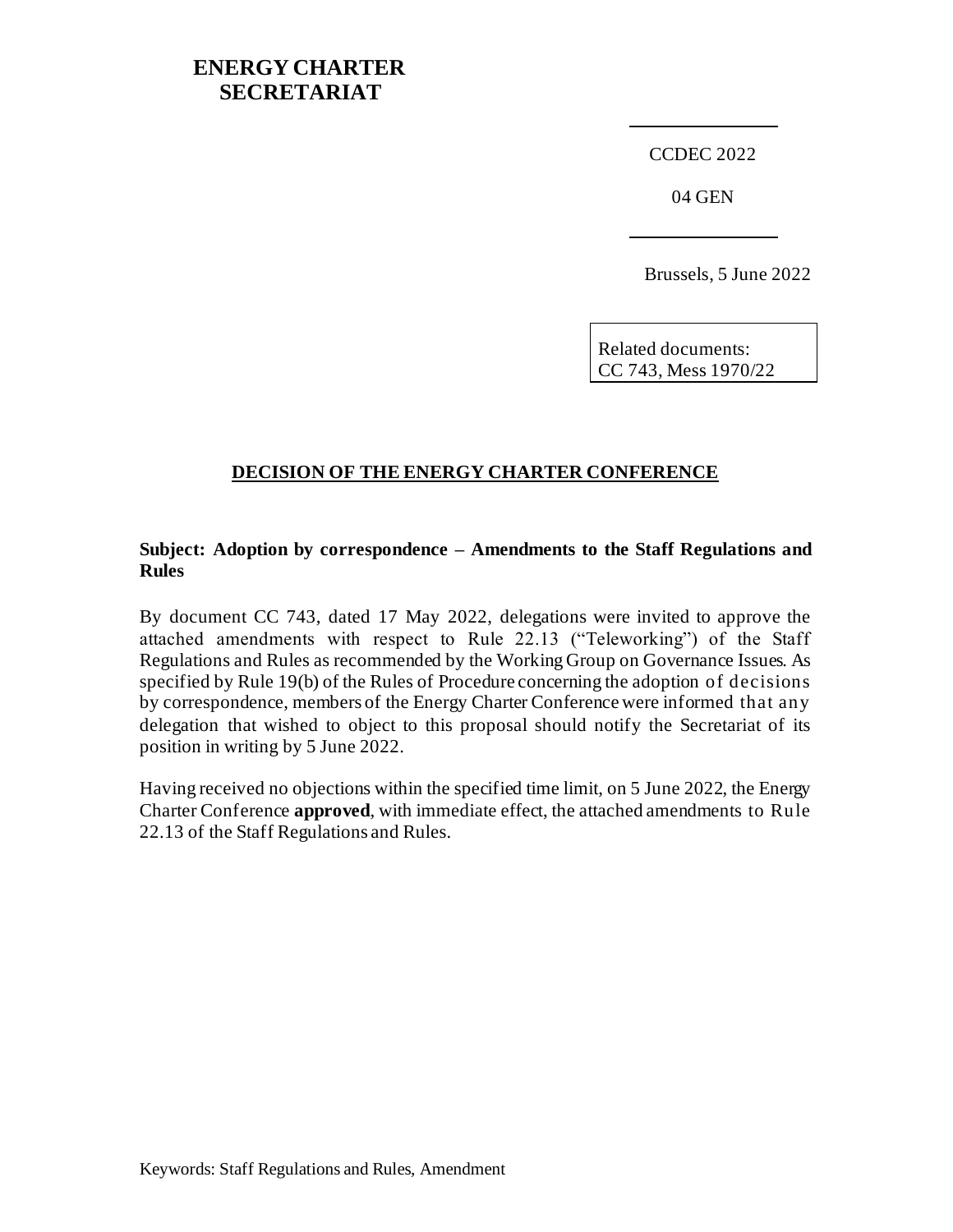# **Rule 22.13**

### **TELEWORKING**

- (a) Teleworking is a method of performing duties outside the premises of the Secretariat, with the help of information and communication technologies. Performing duties whilst on mission is not considered to be teleworking.
- (b) Officials may work from an alternative work site, provided they have access to the necessary equipment and may always be reached by telephone or e -mail. The Regulations and Rules shall remain applicable in their entirety to officials authorised to telework. The following provisions shall in addition apply to teleworking.
- (c) An official wishing to telework shall make in writing a request to his or her immediate supervisor, specifying the duration of telework desired as well as the place in which it would be performed.
- (d) Under special circumstances, authorization shall be granted by the immediate supervisor under his or her discretion for a maximum of 60 teleworking days per calendar year, but no more than 10 consecutive teleworking days. If authorisation is not granted, the official can bring the request to the attention of the Secretary - General for his or her decision. Any such request for teleworking should be sent before 8 am of the day for which teleworking is requested.
- (e) The following conditions apply in case of a request for regular teleworking
	- (i) When examining any request, account shall be taken of the compatibility of teleworking with:
		- the nature of the official's duties, the performance of those duties and the achievement of the official's assigned annual objectives;
		- organisational and efficiency-related requirements of the service concerned.
	- (ii) Authorisation shall be given by the Secretary-General, on the recommendation of the immediate supervisor of the official and after consultation under Rule 25.1 and with the Head of Administration and External Activities Unit. The decision of the Secretary-General on teleworking shall be justified.
	- (iii) Authorisation shall be formalised by the signature of an agreement with the official concerned. This agreement shall stipulate:
		- the official's teleworking location;